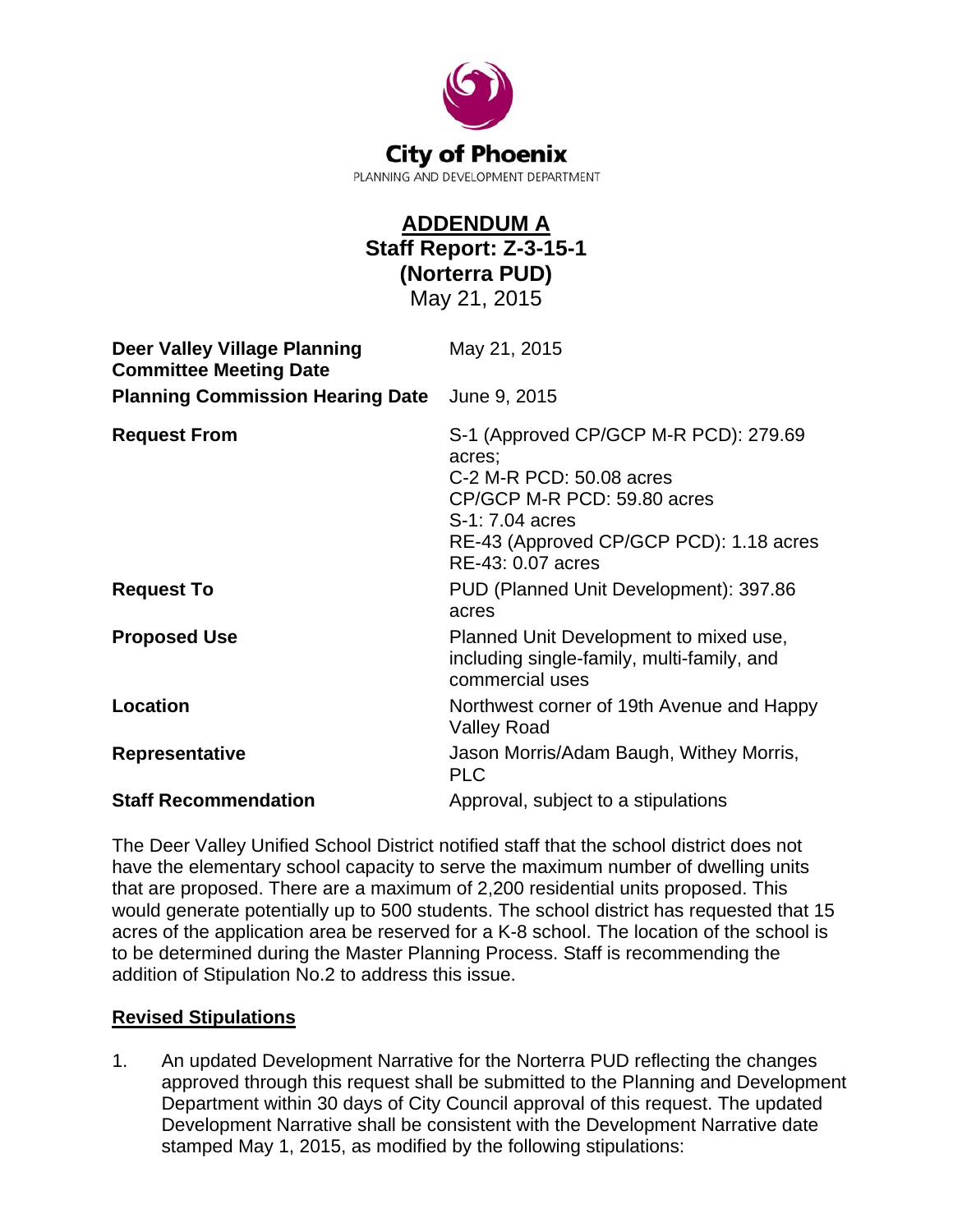- a. Page 21, Surrounding Conditions Table: Applicant shall revise "R1-08" to "R1- 8".
- b. Page 23, Exhibit 7 (General Plan Map): Applicant shall revise the proposed General Plan Map to reflect the Proposed General Plan map that is generated by the city.
- c. Page 28, a. Permitted Uses, 3: Applicant shall revise the second line as follows "in character, with more than one uses including, but not".
- d. Page 29, Land Use Table: Applicant shall revise Zone 4-A, Multi-Family Residential to "Not Permitted".
- e. Page 29, Land Use Table: Applicant shall revise Zone 6, Single-Family Detached Residential to "Not Permitted".
- f. Page 29, Land Use Table: Applicant shall revise the approximate acreages for each zone to equal the 398 acres.
- g. Page 30, Garage Setback Illustration: Applicant shall revise as follows:
	- 1) Remove the label and arrow for the "Garage Setback 5 ft. from primary building façade" that is located on the upper right side lot. The arrow is pointing to the side walk.
	- 2) Revise the label that is located on the upper left lot as follows: "Garage Setback MINIMUM 5 ft. from primary building façade".
- h. Page 31, Development Standards Table: Applicant shall add minimum open space requirements of 5% in the last row of the table or remove the row.
- i. Page 30-31, Development Standards: Applicant shall add a stepback provision for buildings over 45 feet as follows:

## "1. **Height Transition Standards:**

 Properties that have building types that are over 45 feet in height and have a shared property line with a Single-Family Attached and Detached Residential building type shall provide a building stepback of one foot for each additional one foot of building setback over the 45-foot height and up to the maximum permitted height."

j. Page 32, Summary Chart for Planting Guidelines, Parking Lot Area Landscape, Area Requirements: Applicant shall correct the spelling of the word "landscaping".